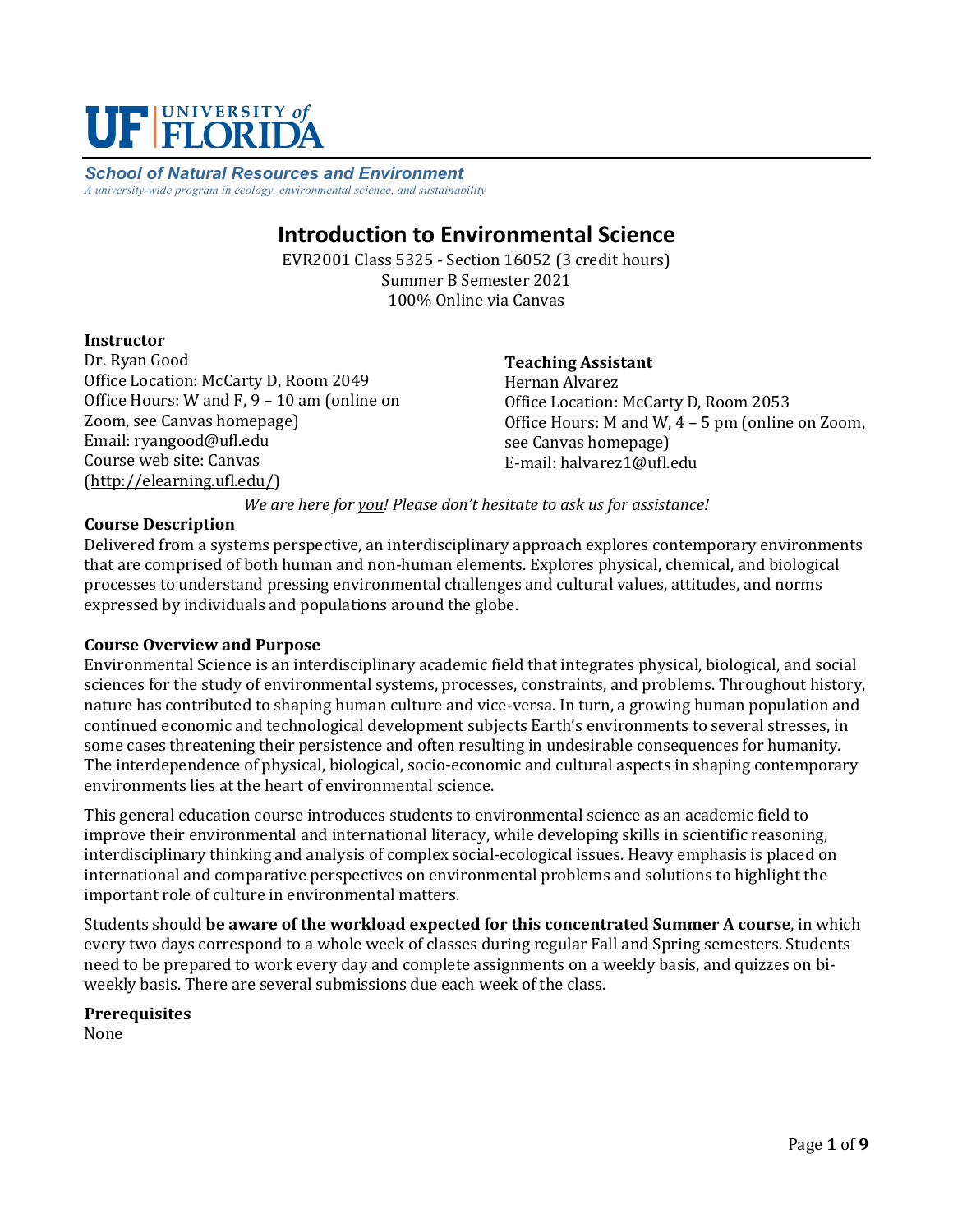## **Required Textbook**

William P. Cunningham and Mary Ann Cunningham. Environmental Science,  $14$ <sup>th</sup> Edition (All Access eBook). 2017. ISBN: 9781260627411.

EVR2001 is an Affordable UF course. Our course textbook is available as an eBook through UF All Access at a heavily discounted price. See https://www.bsd.ufl.edu/G1C/bookstore/allaccess.asp for information and support. Once purchased, you'll access the book through Canvas under the Bookshelf menu.

### **Required Technology**

Students need to have access to a personal computer or laptop with a working webcam and **microphone in order to access all features of the course Canvas site,** and to participate in online office hours and optional live O&A sessions. Broadband internet access is required. **Proctoring services are provided by Honorlock**. Students are expected to review the Honorlock system requirements and use their compatibility tool before the end of the drop/add period by visiting https://honorlock.com/support/ and scrolling down to the Simple Single-Click Test section of that page. The student guide to testing with Honorlock can be accessed via

https://static.honorlock.com/assets/2017/students/HonorlockGuidelines.pdf.

## **General Education Objectives and Student Learning Outcomes**

This course is a physical  $(P)$  and biological  $(B)$  sciences as well as International  $(N)$  subject area course in the UF General Education Program.

These general education objectives will be accomplished in the context of this course through the following course objectives:

- 1) Students will be able to describe the process of scientific inquiry and apply scientific principles in cross-cultural and interdisciplinary contexts.
- 2) Students will be able to explain that ecosystems are comprised of physical and biological elements whose interactions engender ecosystem functions that provide humanity with a diverse array of ecological services.
- 3) Students will be able to discuss the complex and diverse relationships between humans and environments from local and global perspectives, including how cultural values shape patterns of resource use and management and valuation of ecological services.
- 4) Students will be able to differentiate between non-renewable, exhaustible, and inexhaustible material and energy resources, the physical and biological processes through which they are created, and associated environmental constraints.
- 5) Students will be able to apply interdisciplinary approaches to evaluating and proposing solutions for US and international environmental problems, taking into account scientific and socioeconomic information, including cultural and political constraints.
- 6) Students will gain the ability to appraise environmental impacts of behaviors, choices, and activities in their personal lives.

Module-specific learning objectives are included in each lecture presentation (available for access on Canvas).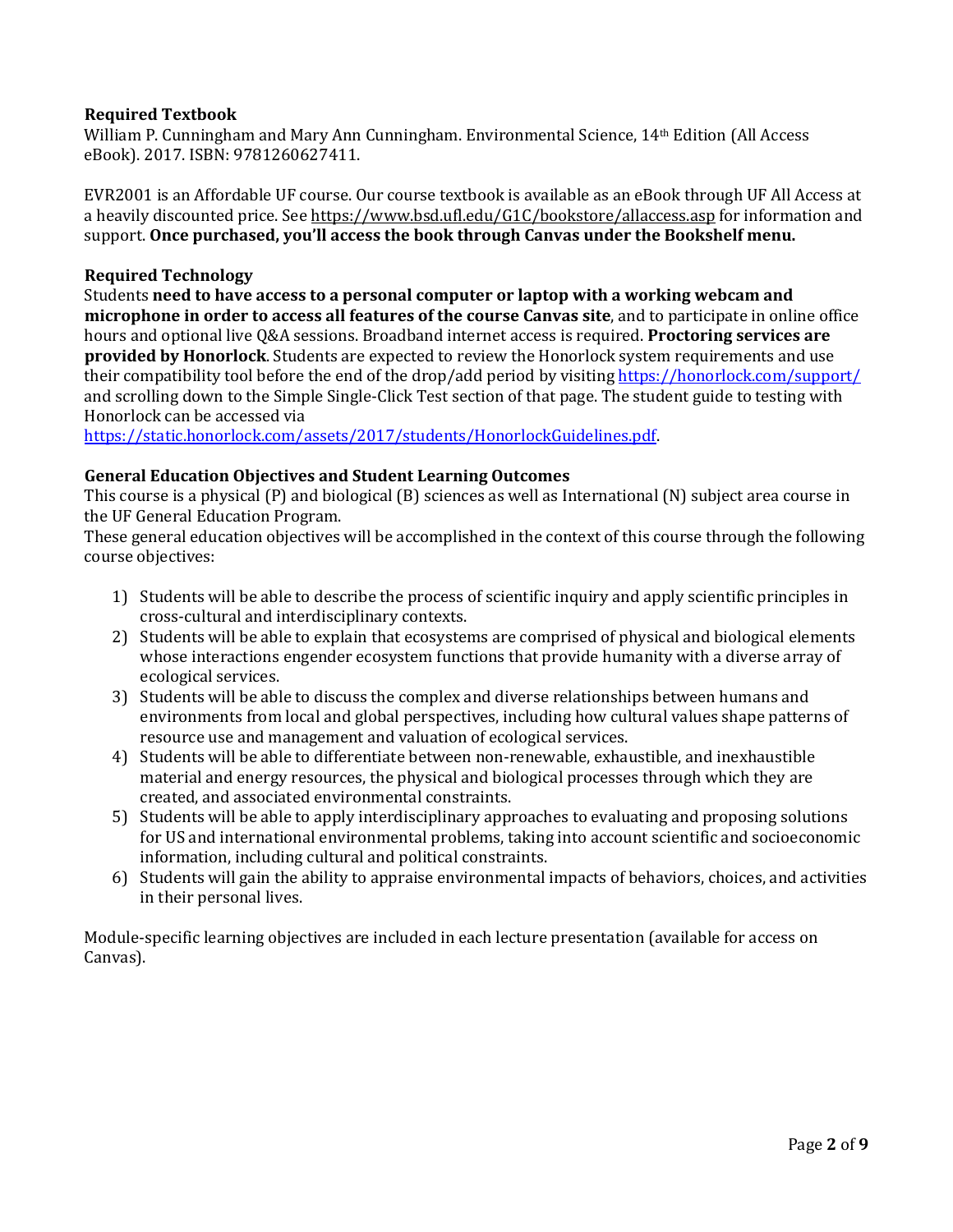## **Grading Policies**

The final grade for this course is based on a 1000-point scale and will be weighted as follows:

| <b>Grade Component</b>                                                                     | <b>Points</b> | Percentage |  |  |  |
|--------------------------------------------------------------------------------------------|---------------|------------|--|--|--|
| Syllabus Quiz                                                                              | 20            | 2.0%       |  |  |  |
| Module Preparation Assignments (5×40 points)                                               | 200           | 20.0%      |  |  |  |
| <b>NOTE:</b> there are 9 of these assignments posted; you only need to complete 5 of them. |               |            |  |  |  |
| If you do more, only your 5 highest scores will be counted.                                |               |            |  |  |  |
| Discussion Board Posts and Activities (2x20/4x40 points)                                   | 200           | 20.0%      |  |  |  |
| <b>International Comparison Paper</b>                                                      | 140           | 14.0%      |  |  |  |
| Quizzes $(4 \times 30 \text{ points})$                                                     | 120           | 12.0%      |  |  |  |
| Exam 1                                                                                     | 160           | 16.0%      |  |  |  |
| Exam 2                                                                                     | 160           | 16.0%      |  |  |  |
| <b>Total</b>                                                                               | 1000          | 100%       |  |  |  |

| <b>Grading scale</b> |             |             |        |             |            |  |  |
|----------------------|-------------|-------------|--------|-------------|------------|--|--|
| Grade                | Points      | Percent     | Grade  | Points      | Percent    |  |  |
| A:                   | 930.0-1000  | 93.0-100.0% | C:     | 730.0-769.9 | 73.0-76.9% |  |  |
| $A-$                 | 900.0-929.9 | 90.0-92.9%  | $C-$   | 700.0-729.9 | 70.0-72.9% |  |  |
| $B+$ :               | 870.0-899.9 | 87.0-89.9%  | $D+$ : | 670.0-699.9 | 67.0-69.9% |  |  |
| B:                   | 830.0-869.9 | 83.0-86.9%  | D:     | 630.0-669.9 | 63.0-66.9% |  |  |
| $B -$                | 800.0-829.9 | 80.0-82.9%  | $D -$  | 600.0-629.9 | 60.0-62.9% |  |  |
| $C+$ :               | 770.0-799.9 | 77.0-79.9%  | Е:     | 0.0-599.9   | 0.0-59.9%  |  |  |

#### These grade cutoffs are exact; there will be no rounding of scores at the end of the semester.

*Syllabus and Anti-plagiarism Quiz*: There will be a quiz at the beginning of the semester to ensure that students understand important rules specified in the syllabus and are able to identify proper methods of citation. This quiz will be on Canvas and may be retaken an unlimited number of times up to the deadline until the student is satisfied with their score.

*Module Preparation Assignments*: In preparation for each week's content, students should complete readings and respond to questions or do activities that reinforce the read material. These assignments have diverse formats, and can include 350-400 word free response questions, completing guided activities, developing visual materials, and complete textbook questions. Emphasis will be placed on applying scientific reasoning skills, such as formulating hypotheses and interpreting empirical data. For the summer semester, there are five total weekly module preparations. Grades are based on quality and completeness of the work submitted. These assignments are graded through rubrics that are posted along the assignment instructions on Canvas. A Turnitin.com score of less than 10% is expected for free response questions. There are nine of these assignments posted in the class. You only have to complete <u>five</u> of them, and **may choose any five you wish.** If you complete more than five (not recommended as it's not a good use of your time!) then the highest five scores will be included in your grade.

**Important**: Each assignment that needs to be submitted online has a due date and an "available until" date. The due date refers to the date and time by which the assignment must be uploaded for full credit. If you submit after the due date, but before the "available until" date, you will incur a late penalty as outlined in the syllabus. No submissions will be accepted after the "available until" date unless you requested (via email) and received a deadline extension.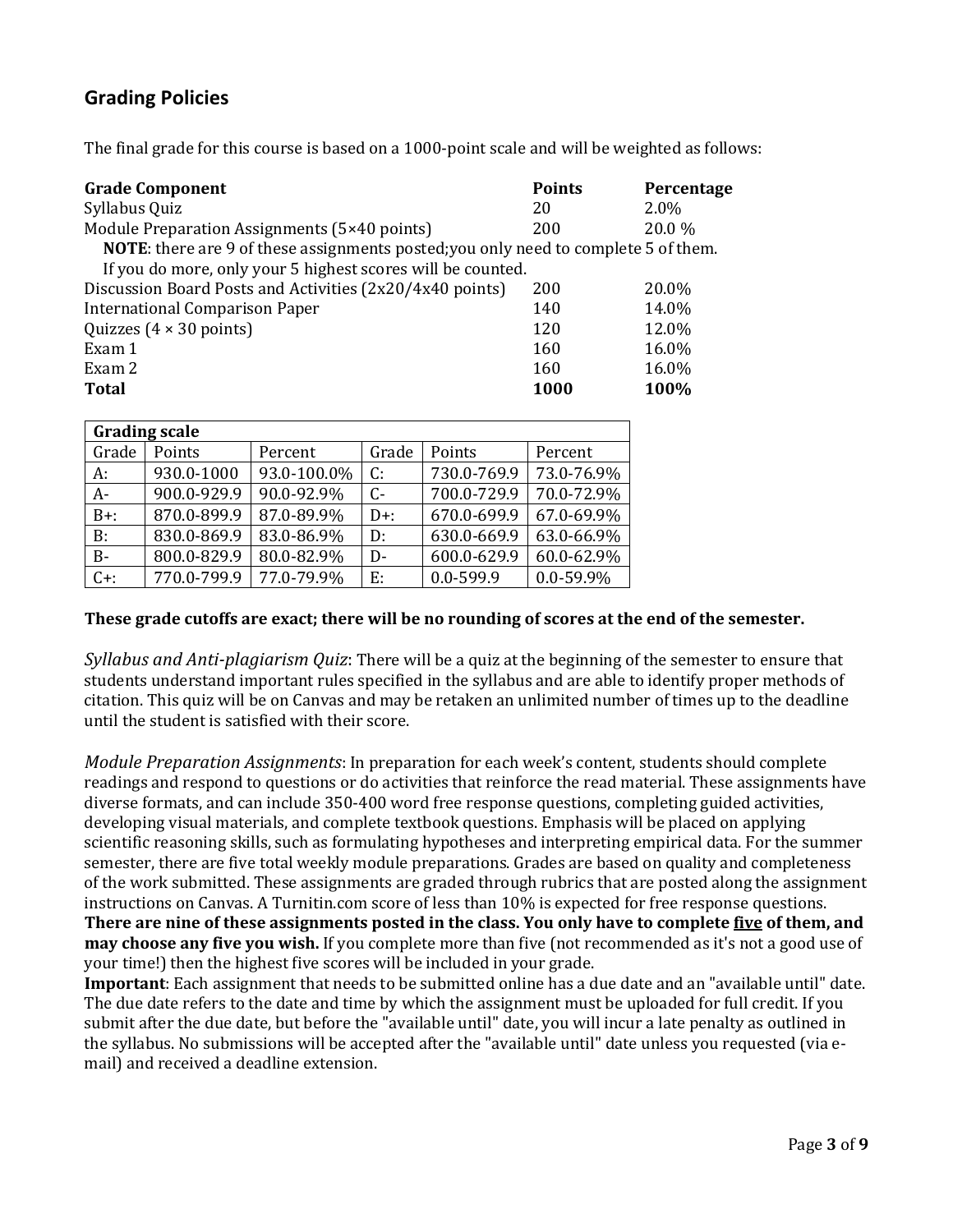*Discussion Board Posts & Activities*: Each week contains approximately one discussion board-based assignments or activities related to the course material. These discussions take place among small or large groups of students. Grading criteria will be provided on Canvas along with instructions for each discussion or activity.

*International Comparison Paper*: This is an individual assignment. For the international comparison paper, students will choose an environmental topic related to material covered in class and will reference at least six credible sources to critically analyze the biological, physical, and cultural differences between domestic and international perspectives on the selected topic in an 800-1000-word essay. This assignment is graded through a rubric that is posted along the assignment instructions on Canvas. A Turnitin.com score of less than 10% is expected.

*Quizzes*: There will be four online quizzes to assess if students are keeping up with and understanding course materials. These quizzes must be submitted by 11:59 pm on the due date and may not be retaken. Grading is based on the number of correct answers. These quizzes will be proctored by Honorlock.

*Exams*: There are two 50-minute multiple choice exams during the semester that will assess comprehension of course content. Grading is based on the number of correct answers **Exams are closed** book and will proctored by Honorlock.

Specific grading criteria for each assignment will be provided on Canvas. Students are responsible for maintaining duplicate copies of all work submitted in this course. Should the need arise for a re-submission of papers or a review of graded submissions, it is the student's responsibility to make these materials available. In case of a grading dispute, students must notify the instructor via e-mail within three business days of the date the grade is posted.

It is your responsibility to ensure that all assignments are successfully uploaded to Canvas. Missing, corrupt, or incompatible files may result in grade penalties up to a score of zero for the assignment. We will not grade work submitted via email, unless prior permission to submit via email is given in a case-by-case basis.

Information on current UF grading policies for assigning grade points can be found at https://catalog.ufl.edu/ugrad/current/regulations/info/grades.aspx. A minimum grade of C is required for general education credit.

# **Course Policies**

Requirements for class attendance and make-up exams, assignments and other work are consistent with university policies that can be found at:

https://catalog.ufl.edu/ugrad/current/regulations/info/attendance.aspx. Requirements specific to EVR2001 are outlined below:

Attendance Policy: There are no regularly scheduled class meetings for this section of EVR2001. There are, however, scheduled quizzes and exams. Missing these will incur a score of zero.

Absences may be excused:

- In case of illness, upon receipt of a doctor's note or equivalent, or by following the procedure outlined here: https://care.dso.ufl.edu/instructor-notifications.

- In case of religious holidays, by informing me via e-mail ahead of time.

- In case of military duty, jury duty, participation in academic conferences, or participation in official university or UAA events, by providing appropriate evidence ahead of time.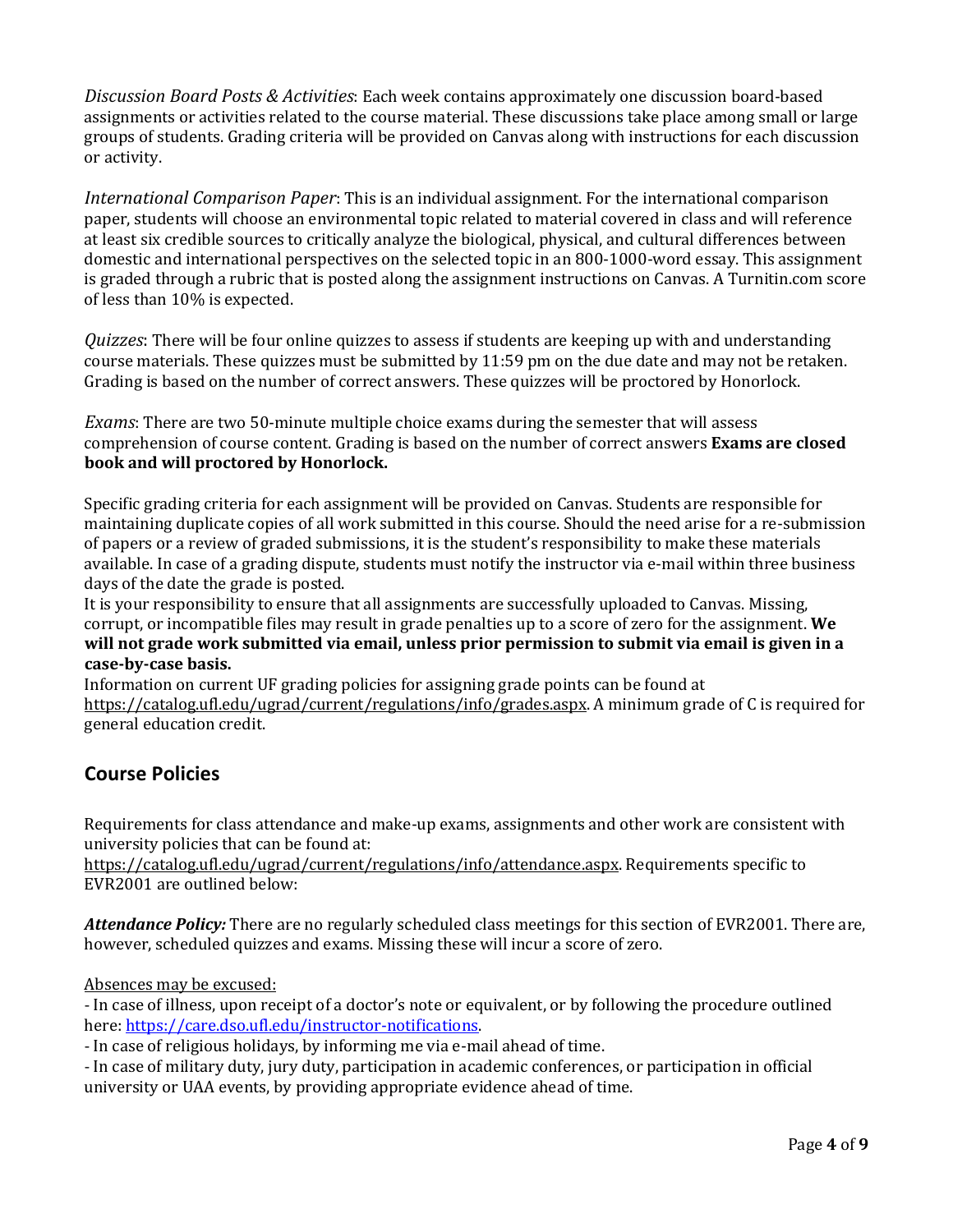- In case of family emergencies or other extenuating circumstances, by following the procedure outlined here: https://care.dso.ufl.edu/instructor-notifications.

- In all other cases, or if you are unsure, please e-mail me as soon as feasible. Absences are generally not excused for non-emergency travel and vehicle problems.

Students are still responsible for turning assignments in on time unless an extension has been requested via e-mail and approved by the instructor prior to the deadline. In case of true documented emergencies, the instructor may waive this requirement.

Technical difficulties are not generally an excuse for missing an assessment or assignment; students should have contingency plans in case any such issues arise.

*Make-up Policy:* Only work missed due to excused reasons can be made up. The instructor will develop a make-up plan and schedule upon receipt of appropriate evidence. If experiencing truly extenuating circumstances resulting in longer absences, the instructor should be notified as soon as possible to develop a plan to make up missed work.

**Late Work:** For each day international comparison papers are submitted late, 10% will be subtracted from the assignment grade. If the assignment is more than five days late, a score of 0 will be entered. For module preparations, a late penalty of 20% per day will be subtracted. If the assignment is more than three days late, a score of 0 will be entered.

I highly recommend starting work on assignments early to preclude unexpected emergencies or latesemester stress from compromising your grade. Deadline extensions may be available on certain assignments if requested ahead of time via e-mail. If extended deadlines are not met, late penalties will be assessed based on the original, not the revised due date!

Finally, please do not wait until the end of the semester to discuss problems with the course material or performance in class. Your performance and success are important to the instruction team, the College of Agricultural and Life Sciences, and University of Florida, so please contact the instructor to discuss your concerns as soon as they arise.

*Office Hours:* Please take advantage of the online office hours to discuss any questions or concerns with your instructor or TA. If you cannot be present for the regularly scheduled online office hour, the instructor or TA will attempt to accommodate you at an alternate time.

*Course Communications and Technology:* This section of EVR2001 is 100% online and largely asynchronous, meaning that there are no scheduled class meetings. Content will be delivered via readings, pre-recorded lecture slides, and videos. Note that there are specific due dates for assignments, activities, presentations, quizzes and exams, meaning that you will need to stay on track and complete assigned work on schedule to do well in this class. The instructor and teaching assistant will be available to assist you via online office hours, and periodic optional live Q&A conferences.

The preferred way to get in touch of the instructor outside office hours is via Canvas e-mail or direct e-mail. You can expect a response within 24 hours on weekdays. All students are expected to check the course web site on Canvas (http://elearning.ufl.edu) on a daily basis. In addition, the instructor may use your UF e-mail for specific communications and, therefore, you should check it daily as well. You should enable Canvas notifications for this class, so that you are notified immediately about grading, assignment feedback, due date changes, announcements, etc.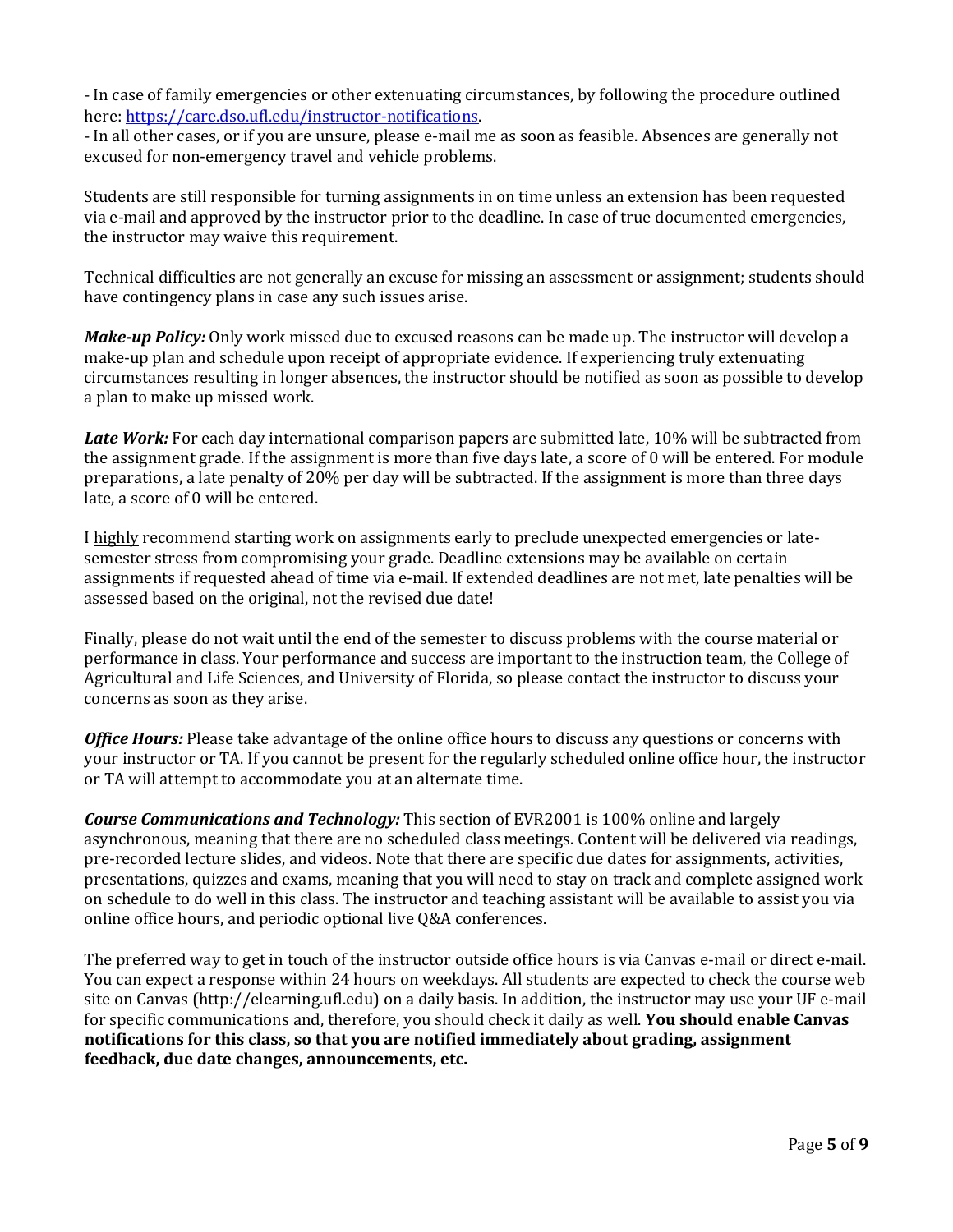## **University of Florida Policies**

## **Academic Honesty and Plagiarism**

Academic honesty and integrity are fundamental values of the University community. University of Florida students are bound by The Honor Pledge, which states "We, the members of the University of Florida *community, pledge to hold ourselves and our peers to the highest standards of honesty and integrity by abiding* by the Honor Code. On all work submitted for credit by students at the University of Florida, the following pledge is either required or implied: "On my honor, I have neither given nor received unauthorized *aid in doing this assignment*." The UF Honor Code is available in its full form at http://www.dso.ufl.edu/sccr/process/student-conduct-honor-code/ . It specifies a number of behaviors that are in violation of this code and the possible sanctions. You should be sure to read and understand the Honor Code in its entirety. Furthermore, you are obligated to report any conditions that facilitates academic misconduct to appropriate personnel. If you have any questions or concerns, please consult with

the instructor of this class.

The instructor emphasizes that PLAGIARISM, WHETHER INTENTIONAL OR UNINTENTIONAL, IS A **SERIOUS AND POTENTIALLY CAREER-ENDING FORM OF ACADEMIC MISCONDUCT. Copying and pasting is never okay in academia, except for direct quotes clearly identified as such. Direct quotes** are not commonly used in science writing; paraphrases accompanied by a proper citation should be used instead.

## **Grades and Grade Points**

For information on current UF policies for assigning grade points, see https://catalog.ufl.edu/ugrad/current/regulations/info/grades.aspx

#### **Software Use**

All UF faculty, staff and students are required and expected to obey the laws and legal agreements governing software use. Failure to do so can lead to monetary damages and/or criminal penalties for the individual violator. Because such violations are also against university policies and rules, appropriate disciplinary action will be taken.

**Services for Students with Disabilities** Students requesting accommodation for disabilities must first register with the Disability Resource Center (DRC). The DRC coordinates the needed accommodations of students with disabilities. This includes registering disabilities, recommending academic accommodations within the classroom, accessing special adaptive computer equipment, providing interpretation services and mediating faculty-student disability related issues. Upon registering, the DRC will provide documentation to the student who must then provide this documentation to the instructor when requesting accommodation. You must submit this documentation prior to submitting assignments or taking quizzes or exams. Accommodations are not retroactive, therefore, students should contact the office as soon as possible in the term for which they are seeking accommodations. The DRC may be contacted by visiting 001 Reid Hall, calling 352-392-8565, or visiting their web site at www.dso.ufl.edu/drc/.

#### **Course Evaluation**

Students are expected to provide professional and respectful feedback on the quality of instruction in this course by completing course evaluations online via GatorEvals. Guidance on how to give feedback in a professional and respectful manner is available at https://gatorevals.aa.ufl.edu/students/. Students will be notified when the evaluation period opens, and can complete evaluations through the email they receive from GatorEvals, in their Canvas course menu under GatorEvals, or via https://ufl.bluera.com/ufl/. Summaries of course evaluation results are available to students at https://gatorevals.aa.ufl.edu/public-results/.

#### **Student Complaints**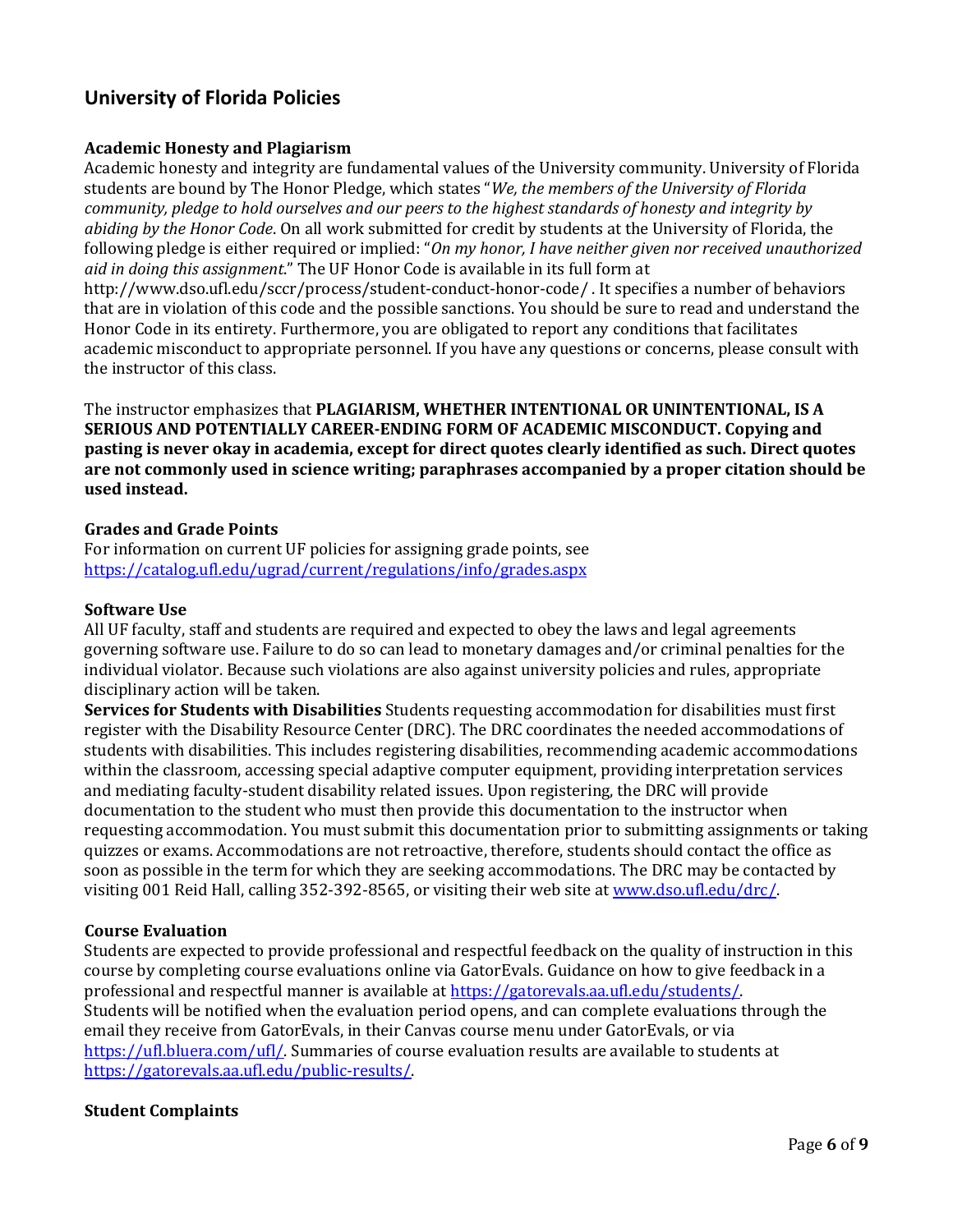## https://distance.ufl.edu/student-complaint-process/

## **Campus Helping Resources**

Your well-being is important to me and the University of Florida community. Students experiencing crises or personal problems that interfere with their general well-being or academic performance are strongly encouraged to talk to the instructor or take advantage of the university's counseling resources, available at no cost for currently enrolled students.

• *U Matter, We Care.* 292-2273. UF's umbrella program for UF's caring culture. Provides students in distress with support and coordination of the wide variety of appropriate resources. http://umatter.ufl.edu•

*University Counseling Center & Wellness Center*, 3190 Radio Rd., 392-1575. Personal and career counseling, as well as therapy for anxiety, stress and mental health issues.  $http://www.counseling.ufl.edu/cwc/$ 

• *Dean of Students Office*, 202 Peabody Hall, 392-1261. Among other services, the DSO assists students who are experiencing situations that compromises their ability to attend classes. This includes family emergencies and medical issues (including mental health crises). https://www.dso.ufl.edu/care

• Teaching Center, Broward Hall, 392-2010 or 392-6420. General study skills and tutoring. http://teachingcenter.ufl.edu/

• *Writing Studio,* 2215 Turlington Hall, 846-1138. Help brainstorming, formatting, and writing papers. http://writing.ufl.edu/writing-center/

• *Career Connections Center*, First Floor JWRU, 392-1601, https://career.ufl.edu/

• Field and Fork Pantry. Food and toiletries for students experiencing food insecurity. https://pantry.fieldandfork.ufl.edu/

• *UF Help Desk*. 392-4357. Technical support for computer issues and UF web services. http://helpdesk.ufl.edu/

• *University Police Department*, 392-1111 (or 9-1-1 for emergencies). http://www.police.ufl.edu/

• *Library Support*, http://cms.uflib.ufl.edu/ask. Various ways to receive assistance with using the libraries or finding resources.

## **Course Topics, Timeline, and Detailed Learning Objectives**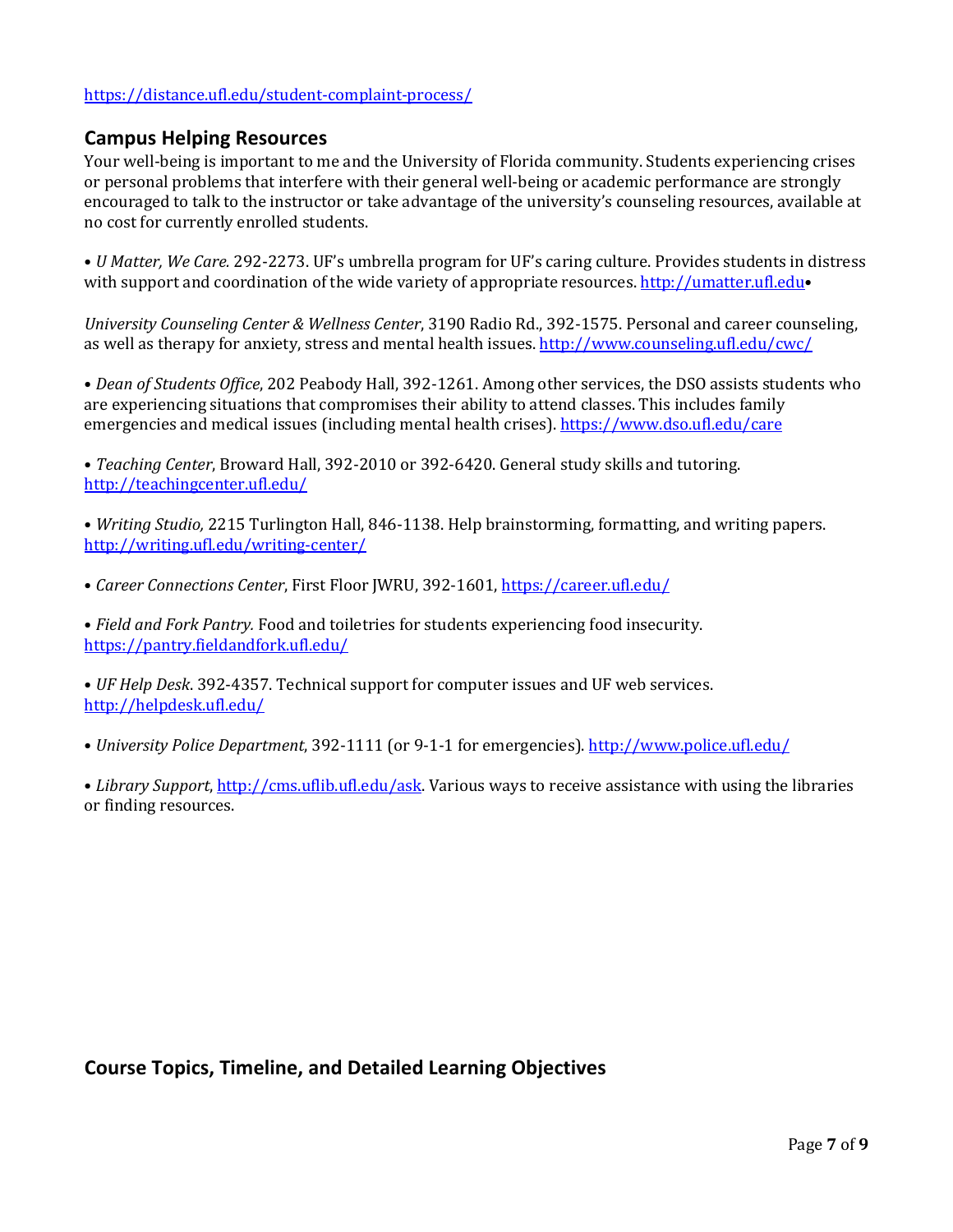For each Module, we will explore an environmental science topic from a cross-cultural, international perspective. Class meetings provide content through lecture, discussion, and activities.

| Date                                 | <b>Topic</b>                                                                   | <b>Specific Foci</b>                                                                                                           | <b>Module Prep. Due</b>  |
|--------------------------------------|--------------------------------------------------------------------------------|--------------------------------------------------------------------------------------------------------------------------------|--------------------------|
|                                      | June 28 - July 2 Module 1: Understanding the<br><b>Global Environment</b>      | What is Environmental Science?<br>Scientific process and inquiry<br>Major environmental issues<br>Human and cultural pressures | none                     |
|                                      |                                                                                | Module 2: Geology and Biogeochemistry Biogeochemical Cycles (C, N, P)<br><b>Geology and Earth Systems</b>                      | Module 2 Prep (July 1)   |
|                                      | Syllabus and Anti-Plagiarism Quiz: Friday, July 2, online (submit by 11:59 pm) |                                                                                                                                |                          |
| <b>Iuly 5-9 Module 3: Ecosystems</b> |                                                                                | Biomes - Global Pattern of Life<br>Ecosystem structure<br><b>Ecosystem functions</b>                                           | Module 3 Prep (July 5)   |
|                                      | <b>Module 4: Biodiversity</b>                                                  | Ecosystem services<br><b>Evolutionary Mechanisms</b><br><b>Measures of Biodiversity</b>                                        | Module 4 Prep (July 7)   |
|                                      | Quiz 1: Friday, July 9 (covers modules 1-3, submit by 11:59 pm)                |                                                                                                                                |                          |
| Date                                 | <b>Topic</b>                                                                   | <b>Specific Foci</b>                                                                                                           | <b>Module Prep. Due</b>  |
| July 12-16                           | <b>Module 5: Population Dynamics</b><br>Human Geography                        | <b>Human Population Dynamics</b><br>Demography<br>I=PAT Relationship                                                           | Module 5 Prep (July 12)  |
|                                      | <b>Module 6: Energy</b>                                                        | Thermodynamics<br>Sources and Generation<br><b>Evolving Technologies</b>                                                       | Module 6 Prep (July 14)  |
|                                      | Quiz 2: Friday, July 16, (covers modules 4-5, submit by 11:59 pm)              |                                                                                                                                |                          |
|                                      | Exam 1: Tuesday, July 20, (covers modules 1-4, submit by 11:59 pm)             |                                                                                                                                |                          |
| <b>July 19-23</b>                    | <b>Module 7: Water</b>                                                         | <b>Water Cycle</b><br><b>Water Pollution</b><br>Water Use and Management                                                       | Module 7 Prep (July 19)  |
|                                      | Module 8: Air                                                                  | Atmospheric Circulation<br><b>Air Pollution</b><br>Air Quality Index<br>Air Management                                         | Module 8 Prep (July 21)  |
|                                      | Quiz 3: Friday, July 23, (covers modules 6-7, submit by 11:59 pm)              |                                                                                                                                |                          |
| <b>Date</b>                          | <b>Topic</b>                                                                   | <b>Specific Foci</b>                                                                                                           | <b>Module Prep. Due</b>  |
| July 26-30                           | Module 9: Agriculture                                                          | <b>Agricultural Practices</b><br>Genetic engineering<br>Organic agriculture                                                    | Module 9 Prep (July 26)  |
|                                      | Module 10: Climate Change                                                      | Natural Climate Variability<br>Anthropogenic Climate Change                                                                    | Module 10 Prep (July 28) |